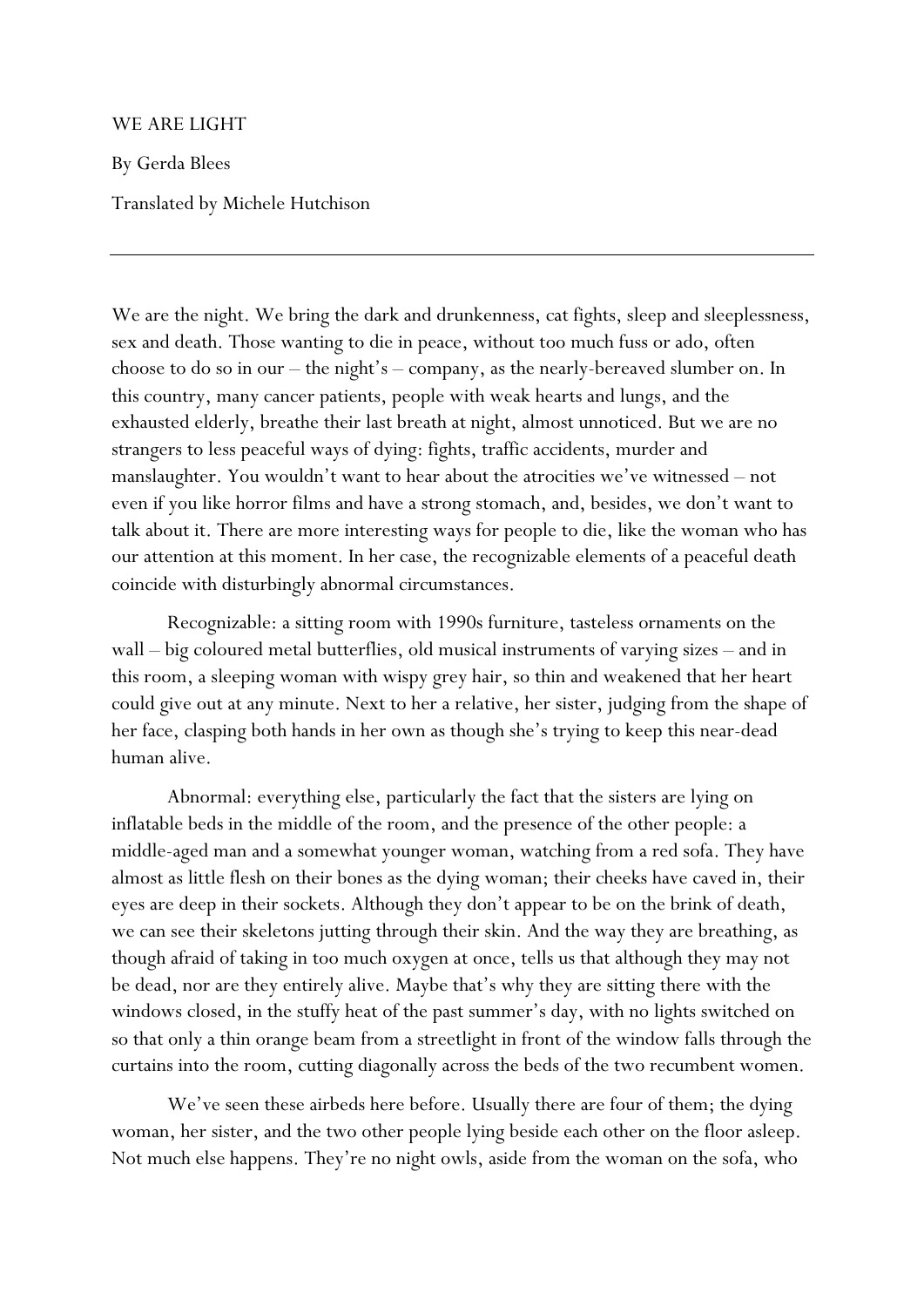often lies staring up at the ceiling, eyes wide open, her stomach noisily rumbling, churning under her fleece blanket. From time to time, she grimaces. She balls her fists. She bites her knuckles. She sucks on her bottom lip. Sometimes she does fall asleep after a couple of hours but repeatedly, every hour or so, crawls out quietly from beneath her blanket to creep to the toilet to drink some water from the tap.

She gives us the impression she's hungry, but we've never been able to catch her taking a nocturnal trip to the fridge, unlike many others who can't sleep due to the brewing emptiness in their bellies. In the three years we've seen her like this, we've only seen her in the kitchen once. She stood in front of the slow juicer for a long time, stroking its side as though it were a gentle, sweet pet, and then knelt at the fridge, pressing her forehead to its door. She stayed there for more than an hour, not moving. Then she rested her hand on the handle. We saw the muscles and tendons of her hand tense as she squeezed with all her might. Her elbow moved upward slightly, and she let go. She stood up. Faltered. Grabbed the work top. Leaned forward, head between her knees. Straightened up again, slower now. She took a step. Her eyes roved around the colourless darkness and then stopped at an apple in the fruit dish on the counter. She walked to it but didn't pick it up. She leaned forward, bringing her nose right up to it and then stared at the apple.

If we'd have been able to speak we would have shouted, 'Eat then, woman, eat! Nobody's stopping you.' But she didn't eat. When she managed to pry herself away from the apple and tiptoe back to the sitting room, she came upon the oldest of the four, the one now dying, awake, eyes open. She stood there, startled, caught in her flatmate's gaze, a gaze that was expressionless: no recognition, no disapproval, no reassurance. Nothing. And in the same expressionless manner, the staring eyes closed again. Our hungry friend let her shoulders sink, slowly moved on again and lay down on her airbed, waiting for day to break.

As the earth's night, we are not easily unsettled, but we do find it striking that people in a country such as this would voluntarily suffer from hunger, with food literally within hand's reach. As though they wanted to protest against the abundance given to them.

And now death has arrived in hunger's wake, not for our chronic insomniac, but for her flatmate.

'She's gone,' says the sister, now sitting upright on her airbed, without letting go of the dead woman's hands. 'I felt her pass… so smoothly. It was beautiful…special… don't you think?'

She looks at the other two, her eyes inquisitive. They are breathing even more cautiously than before. 'Did you see that? Did you see how calm she became when I took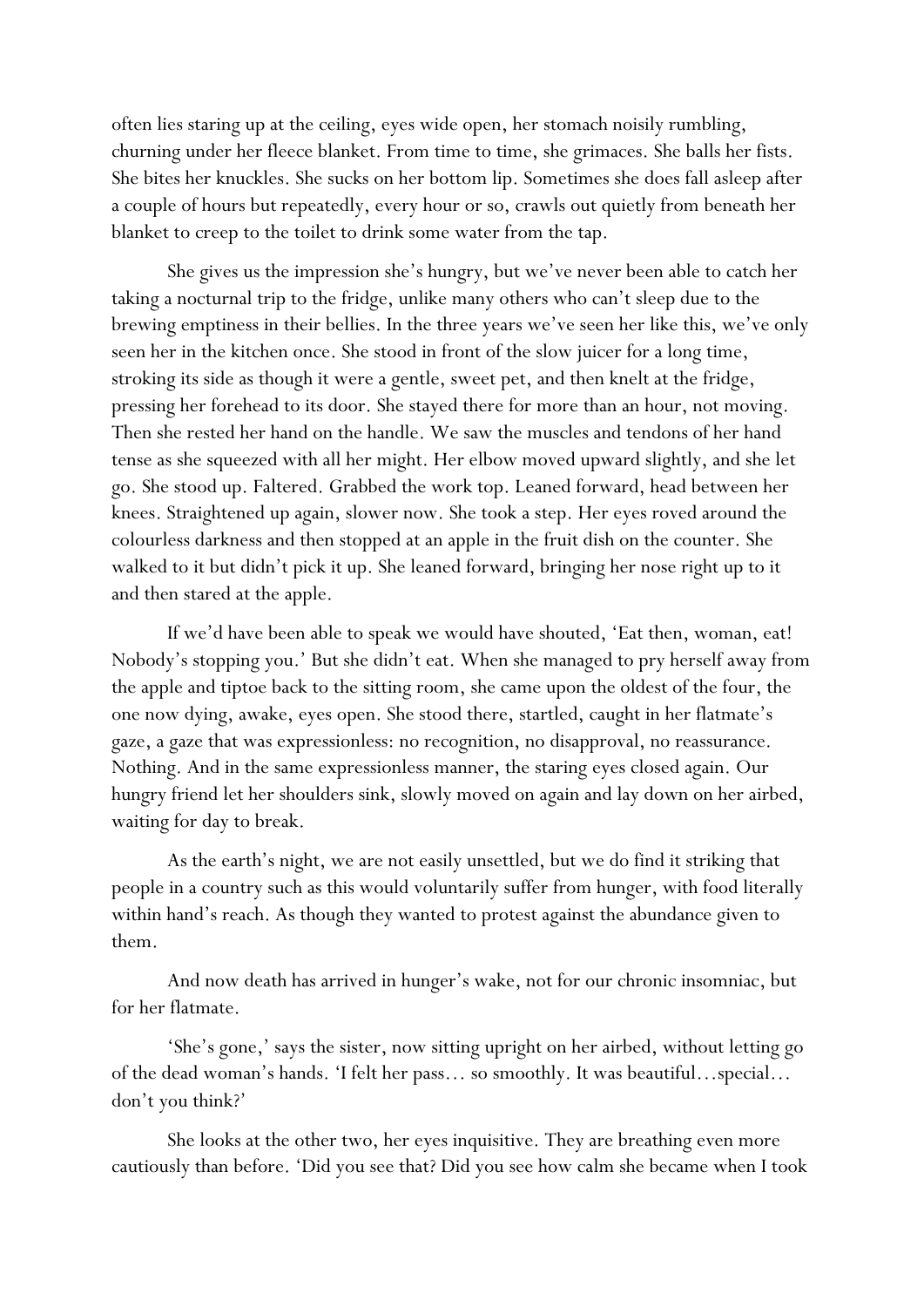her hands? She could finally let go… let herself go. Beautiful that it happened that way, right? That we didn't try to hold her back. Right? Petrus? Muriel?'

Petrus and Muriel don't move a muscle. Their faces remain taut as their eyes dart about, searching for something they can't find in the shadowy darkness. At last Muriel says, 'Beautiful, yes.'

'What about you, Petrus? How does it feel to you? Anything to share?'

Petrus closes his eyes and shakes his head as though plagued by an insect that he doesn't dare slap away. His forehead is shiny with sweat.

'Never mind,' the sister says. 'It's difficult to truly open up to everything you're feeling at such an intense moment. It's difficult, I understand that, really I do.'

Without a word, Petrus gets up from the sofa, opens the back door and goes into the garden.

'Alright, Petrus,' the sister says, and to Muriel: 'It's OK. Just a bit of denial. Doesn't matter. It'll all come later. Elisabeth is the most important person now. Can you pass me the phone? And the GP's number? I think it's better if I stay with her a while. I think she'd appreciate that.'

Muriel gets up, goes to a rucksack in the corner of the room, takes out a mobile phone and gives it to the sister. 'I just have to look up the number.' She sits down at the table and opens a laptop.

'That's kind of you, Muriel,' the sister says, 'very kind. It's lovely that we're together, that we were all together with Elisabeth. She must have felt that. She *can* feel that. Because I can sense she's still in the room. Can't you?'

'What,' Muriel says in a flat tone.

'That's she's still with us: Elisabeth. Actually I can feel her presence quite strongly. But of course I am her sister.'

Muriel squeezes her eyes shut and frowns. Then she opens her eyes. The bluewhite light of the laptop makes her face even more ghostly than before. 'Yes,' she says, 'yes, I can feel her too, yes.' She nods at Elisabeth's body and looks back at the screen. 'It says here to call the out-of-hours service at night.' She begins to read out numbers that the sister types into the mobile phone.

'Yes, hello. Melodie van Hellingen speaking. I'm calling about my sister.'

From here we fast-forward a bit, analogous to the experience of anyone who has stayed awake all night – at first time passes slowly, but then, suddenly, it is morning.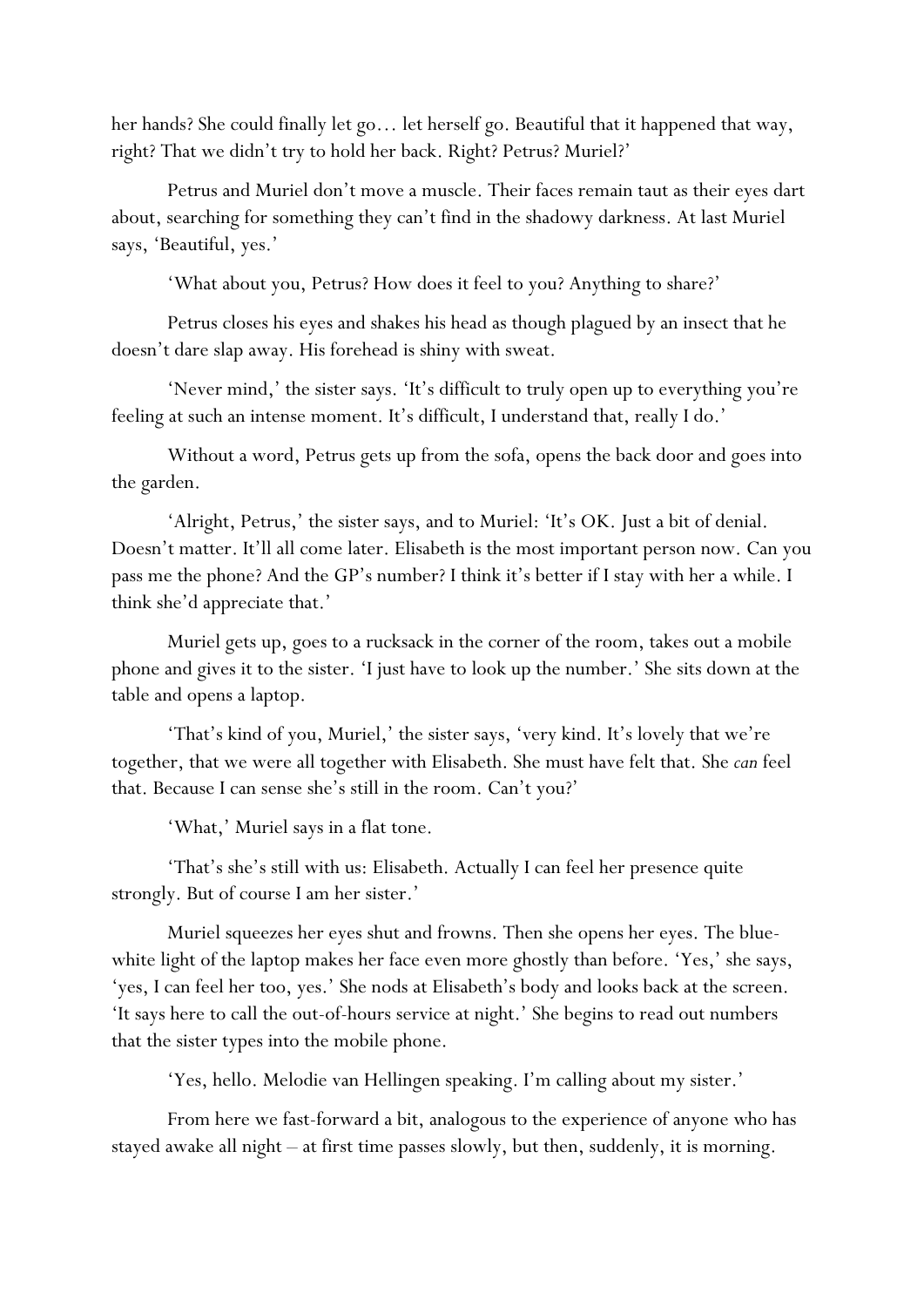A discussion unfolds with the out-of-hours' receptionist. The receptionist says she'll send the duty doctor, but Melodie thinks it would be better if her own GP came to certify the death because this was an unusual case, her sister, in terms of her medical file, but also because of the emotional bond, and if their own GP really can't come, it's important that the duty doctor reads the whole case file, and on the other end of the line, we see the receptionist roll her eyes and then ask Melodie in an exaggeratedly friendly tone whether she can tell her briefly how exactly her sister died, and Melodie says it was all very beautiful because Elisabeth was able to let go at last, because life had been a battle for her, and as the receptionist says, 'hm, hm,' and 'yes,' she glances at the patient's date of birth and types up something about a muddled story and 'possible suicide?' and then she says to Melodie that unfortunately the duty doctor will have to come and he won't have access to the medical file, but that she can count on his professionalism, and all in all Melodie finds it a cold way of going about things, an impersonal system in which rules matter more than people, but the receptionist doesn't have time to hear Melodie out, the lights are flashing for other incoming calls, so she says goodbye in a firm but friendly voice, hangs up and completes her notes for the doctor who will come to examine Elisabeth van Hellingen's body.

Melodie has a bad feeling about the phone call, she says to Muriel, and to Petrus, who has come back into the room; she doesn't like being treated in such a business-like manner, certainly not after something so special, intimate but also sad has taken place, and she's saying this without knowing how unpleasantly she's going to be treated later, because the system involves rules and procedures that your regular, critical civilian has no idea of, and the duty doctor, who has by now rung the doorbell and come inside to examine the dead woman, carefully following the legal procedure, and with little empathy, Melodie thinks because he insists she turns on the light and that all three flatmates leave the sitting room so that he can look at the body without being disturbed, despite Melodie telling him that bright light and the absence of her flatmates is unpleasant for Elisabeth, and on top of this he cuts her off when she tries to answer his questions; he doesn't want to know anything about their childhood and the weak constitution Elisabeth was born with, and their sick mother with whom she had a good moment of connection recently, he is only interested in their diet, and when Elisabeth last ate or drank anything and where she might have taken mind-altering substances at all, and finally he says that unfortunately he has too many doubts about whether she died of natural causes, and it doesn't matter how often Melodie repeats that it happened very naturally – backed up by the nods of the two other flatmates who have once more taken up position on the red sofa – he can only go on his own observations and what he observes is an unpleasant, suffocating atmosphere and a seriously low bodyweight, both in terms of the deceased but also her flatmates so that he has too many questions about the circumstances of Ms Van Hellingen's death, her not being in the full bloom of youth but also not nearly old